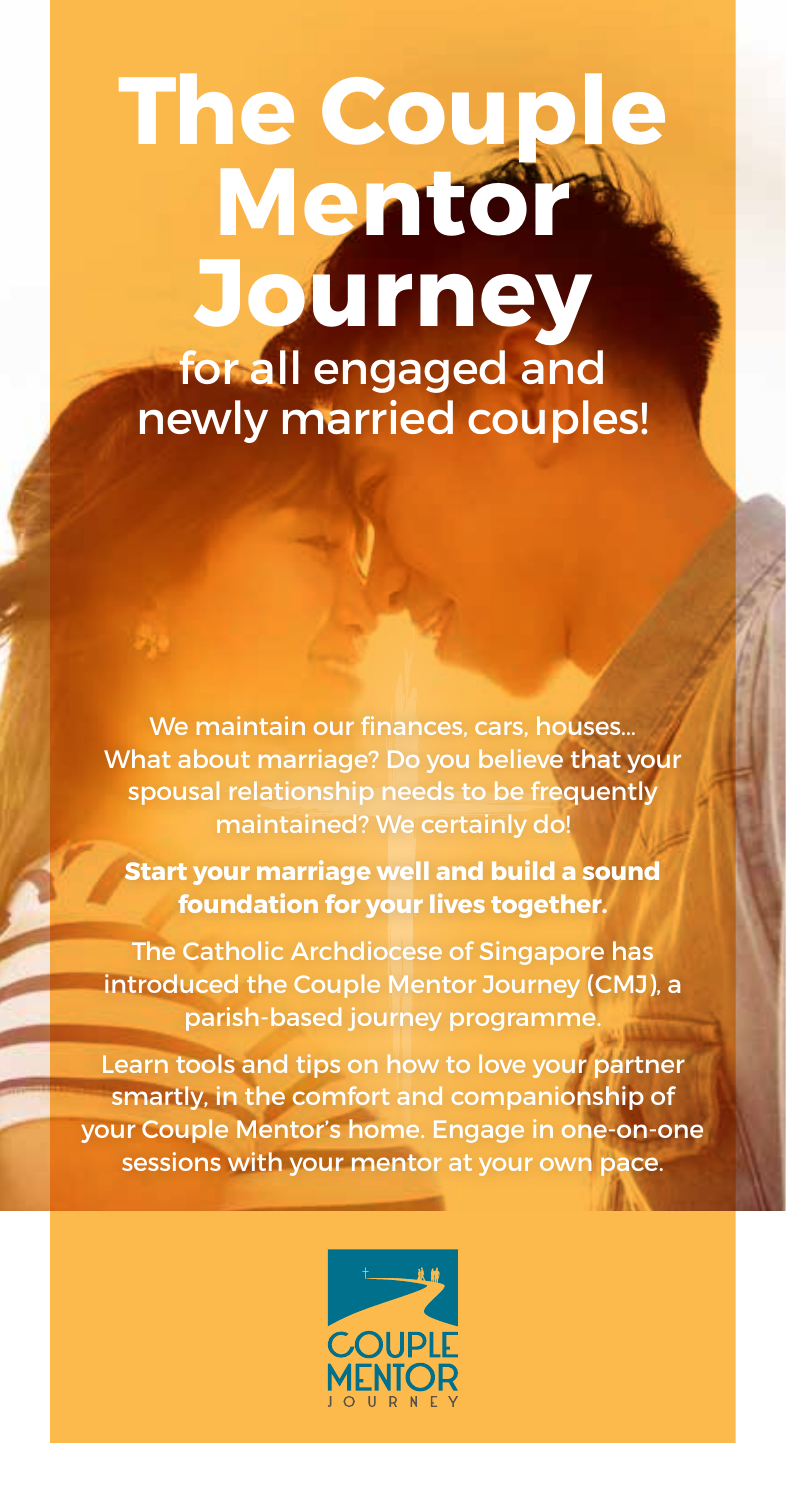### **The Couple Mentor Journey (CMJ): An invitation to JOURNEY with a Couple Mentor**

**The CMJ is for engaged and newly married couples** who want to strengthen the foundation of their relationship and marital bond.



#### **How much will it cost?**

**The cost is \$98,** which will cover a set of Couple Workbooks used during the journey.

### **When can we join?**

You can take this journey **before or after your wedding,** at a time that suits you and your couple mentor.



### **"But we've already been through MPC and EE!"**

common for couples not to apply what they learn - about marriage and about each other.

There is an urgent need for us to nurture our marriages.

Couples cannot walk alone. We need the grace of God and the support of the Church's community to sustain, nourish and strengthen our marriage.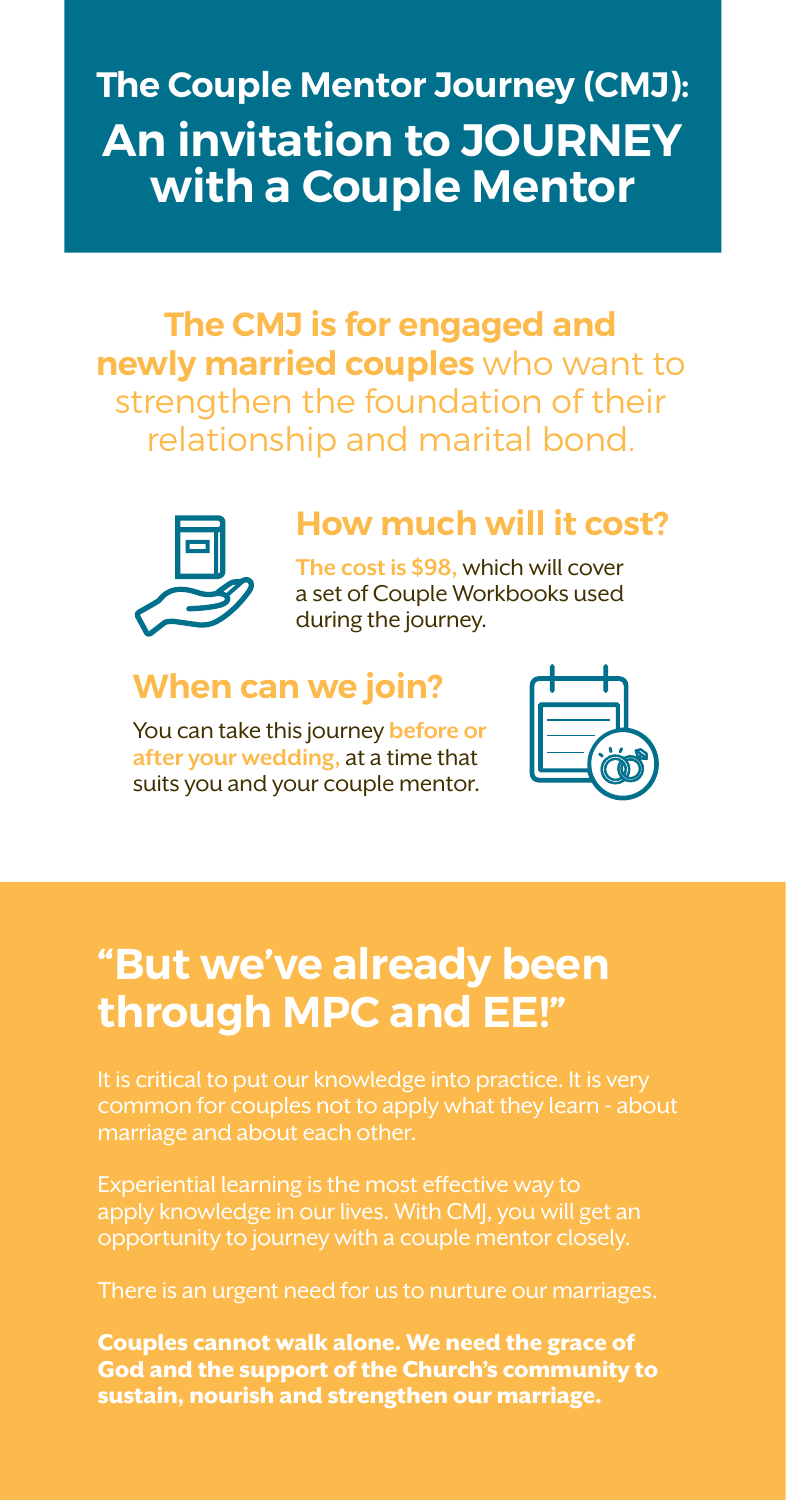#### **The CMJ Path**



Adam and Eve love each other and are ready for marriage.



There is much to prepare on the way to their wedding. But they have not forgotten about the most important aspect of marriage preparation: continual faith guidance.

Having 'graduated' from Catholic Engaged Encounter and the Marriage Preparation Course, Adam and Eve approach their priest, Fr Abraham, for advice, who recommends the Couple Mentor Journey (CMJ). Adam and Eve soon sign up for the programme through the **ACF Website.** 





Adam and Eve are introduced to their couple mentor Mr & Mrs Ong, who walk with them through six CMJ Sessions on the way to their wedding day.



#### 6+1 SESSIONS

**6+1 SESSIONS TOPIC \***  $\overline{6}$   $\overline{5}$  $\overline{5}$   $\overline{4}$  $\frac{3}{4}$   $\frac{3}{3}$  $\overline{3}$   $\overline{2}$   $\overline{2}$  $\overline{2}$   $\overline{1}$ CMJ 6 Adam and Eve's journey with Mr & Mrs Ong doesn't end even after their wedding. The CMJ programme continues to guide the couple and integrate them into the parish community. Ł 文庫